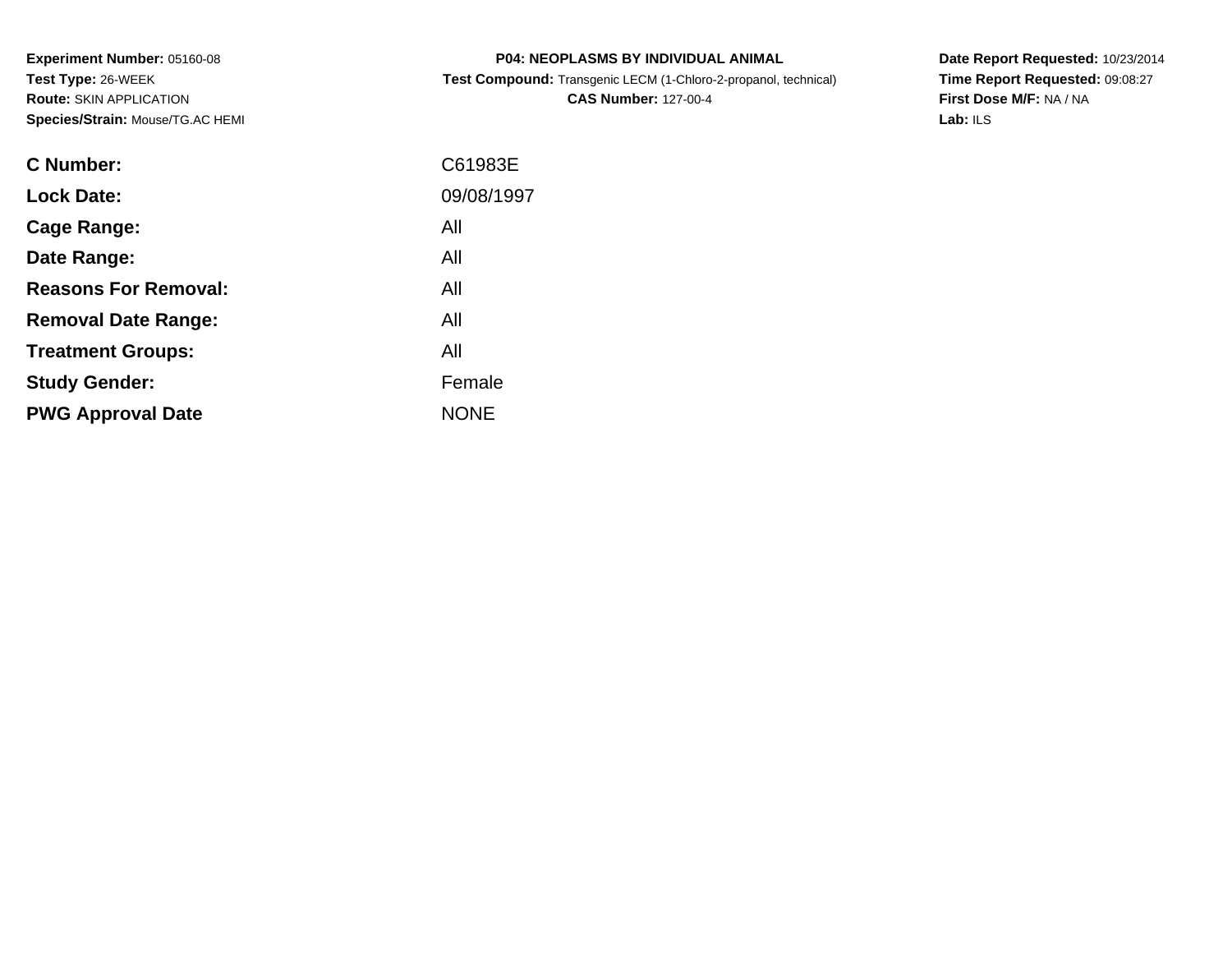**Test Type:** 26-WEEK

**Route:** SKIN APPLICATION

**Species/Strain:** Mouse/TG.AC HEMI

#### **P04: NEOPLASMS BY INDIVIDUAL ANIMAL**

**Test Compound:** Transgenic LECM (1-Chloro-2-propanol, technical)

### **CAS Number:** 127-00-4

**Date Report Requested:** 10/23/2014**Time Report Requested:** 09:08:27**First Dose M/F:** NA / NA**Lab:** ILS

| DAY ON TEST                                | $\pmb{\theta}$<br>1                          | $\boldsymbol{\theta}$<br>1                                   | 0<br>1                                       | 0<br>$\boldsymbol{l}$                        | 0<br>$\boldsymbol{l}$                     | 0<br>$\boldsymbol{l}$                              | 0<br>$\boldsymbol{l}$                        | 0<br>1                                     | $\pmb{\theta}$<br>$\boldsymbol{l}$ | $\pmb{\theta}$<br>1                | 0<br>1                          | 0<br>1                | 0<br>0                                 | 0<br>1                          | 0<br>1                                    |                       |
|--------------------------------------------|----------------------------------------------|--------------------------------------------------------------|----------------------------------------------|----------------------------------------------|-------------------------------------------|----------------------------------------------------|----------------------------------------------|--------------------------------------------|------------------------------------|------------------------------------|---------------------------------|-----------------------|----------------------------------------|---------------------------------|-------------------------------------------|-----------------------|
| <b>TG.AC HEMI Mouse Female</b>             | 8<br>7                                       | 8<br>7                                                       | $\mathfrak{z}$<br>8                          | 8<br>$\overline{7}$                          | 8<br>$\overline{7}$                       | $\boldsymbol{\beta}$<br>8                          | $\pmb{8}$<br>7                               | 8<br>$\overline{7}$                        | 8<br>7                             | 8<br>7                             | 8<br>6                          | 8<br>6                | 6<br>7                                 | 5<br>5                          | 8<br>6                                    |                       |
| 0 MG<br><b>ANIMAL ID</b>                   | $\mathbf 0$<br>0<br>$\overline{c}$<br>8<br>3 | $\mathbf 0$<br>$\mathbf 0$<br>$\overline{2}$<br>$\,8\,$<br>4 | $\mathbf 0$<br>0<br>$\overline{c}$<br>8<br>5 | $\mathbf 0$<br>0<br>$\overline{2}$<br>8<br>6 | $\Omega$<br>0<br>$\overline{c}$<br>8<br>7 | $\mathbf 0$<br>0<br>$\overline{2}$<br>$\,8\,$<br>8 | $\mathbf 0$<br>0<br>$\overline{c}$<br>8<br>9 | $\pmb{0}$<br>0<br>$\overline{c}$<br>9<br>0 | 0<br>0<br>$\overline{2}$<br>9      | 0<br>0<br>$\overline{c}$<br>9<br>2 | $\mathbf 0$<br>0<br>3<br>0<br>8 | 0<br>0<br>3<br>0<br>9 | $\mathbf 0$<br>0<br>3<br>1<br>$\Omega$ | $\mathbf 0$<br>0<br>3<br>1<br>1 | $\Omega$<br>0<br>3<br>1<br>$\overline{2}$ | <i><b>*TOTALS</b></i> |
| <b>Alimentary System</b>                   |                                              |                                                              |                                              |                                              |                                           |                                                    |                                              |                                            |                                    |                                    |                                 |                       |                                        |                                 |                                           |                       |
| Liver                                      | $\ddot{}$                                    | $\ddot{}$                                                    |                                              | +                                            | +                                         |                                                    | +                                            |                                            |                                    |                                    | +                               | +                     |                                        |                                 | $\ddot{}$                                 | 11                    |
| <b>Salivary Glands</b>                     | +                                            | $\ddot{}$                                                    |                                              | $\ddot{}$                                    | $\ddot{}$                                 |                                                    | $\ddot{}$                                    | $\ddot{}$                                  | +                                  | $\ddot{}$                          | +                               | +                     |                                        |                                 | $\ddot{}$                                 | 11                    |
| Stomach, Forestomach                       | $\ddot{}$                                    | $\ddot{}$                                                    |                                              | $\ddot{}$                                    | $\ddot{}$                                 |                                                    | $\ddot{}$                                    | $+$                                        | $\ddot{}$                          | $\ddot{}$                          | $\ddot{}$                       | $\ddot{}$             |                                        |                                 | $\ddot{}$                                 | 11                    |
| Squamous Cell Papilloma                    |                                              |                                                              |                                              |                                              |                                           |                                                    | X                                            |                                            |                                    |                                    |                                 |                       |                                        |                                 |                                           | $\overline{1}$        |
| Stomach, Glandular                         | $\ddot{}$                                    | +                                                            |                                              | $\pm$                                        | $\ddot{}$                                 |                                                    | $\ddot{}$                                    | $\ddot{}$                                  |                                    |                                    |                                 | $\ddot{}$             |                                        |                                 | $\ddot{}$                                 | 11                    |
| <b>Cardiovascular System</b>               |                                              |                                                              |                                              |                                              |                                           |                                                    |                                              |                                            |                                    |                                    |                                 |                       |                                        |                                 |                                           |                       |
| <b>NONE</b>                                |                                              |                                                              |                                              |                                              |                                           |                                                    |                                              |                                            |                                    |                                    |                                 |                       |                                        |                                 |                                           |                       |
| <b>Endocrine System</b>                    |                                              |                                                              |                                              |                                              |                                           |                                                    |                                              |                                            |                                    |                                    |                                 |                       |                                        |                                 |                                           |                       |
| <b>Adrenal Cortex</b>                      | +                                            | $\ddot{}$                                                    |                                              | +                                            | +                                         |                                                    | +                                            |                                            |                                    |                                    |                                 | +                     |                                        |                                 | $\ddot{}$                                 | 11                    |
| <b>Adrenal Medulla</b>                     | +                                            | $\ddot{}$                                                    |                                              | $\ddot{}$                                    | $\ddot{}$                                 |                                                    | $\ddot{}$                                    | $+$                                        | $\ddot{}$                          | $\ddot{}$                          | $\ddot{}$                       | +                     |                                        |                                 | $+$                                       | 11                    |
| <b>Pituitary Gland</b>                     | ÷                                            | +                                                            |                                              | $\ddot{}$                                    | $\ddot{}$                                 |                                                    | $\ddot{}$                                    | $+$                                        | $\ddot{}$                          | +                                  | +                               | +                     |                                        |                                 | $\ddot{}$                                 | 11                    |
| <b>Thyroid Gland</b>                       | $\ddot{}$                                    | $\ddot{}$                                                    |                                              | +                                            | +                                         |                                                    | $\ddot{}$                                    | $\ddot{}$                                  |                                    | $\ddot{}$                          |                                 | $\ddot{}$             |                                        |                                 | $\ddot{}$                                 | 11                    |
| <b>General Body System</b>                 |                                              |                                                              |                                              |                                              |                                           |                                                    |                                              |                                            |                                    |                                    |                                 |                       |                                        |                                 |                                           |                       |
| <b>NONE</b>                                |                                              |                                                              |                                              |                                              |                                           |                                                    |                                              |                                            |                                    |                                    |                                 |                       |                                        |                                 |                                           |                       |
| <b>Genital System</b>                      |                                              |                                                              |                                              |                                              |                                           |                                                    |                                              |                                            |                                    |                                    |                                 |                       |                                        |                                 |                                           |                       |
| <b>NONE</b><br><b>Hematopoietic System</b> |                                              |                                                              |                                              |                                              |                                           |                                                    |                                              |                                            |                                    |                                    |                                 |                       |                                        |                                 |                                           |                       |
| Lymph Node, Mandibular                     | $\ddot{}$                                    | ÷                                                            |                                              | м                                            | $\ddot{}$                                 |                                                    |                                              |                                            |                                    |                                    |                                 |                       |                                        |                                 | $\ddot{}$                                 | 10                    |

\* ..Total animals with tissue examined microscopically; Total animals with tumor **M** . Missing tissue M ..Missing tissue A ..Autolysis precludes evaluation + ..Tissue examined microscopically X ..Lesion present BLANK ..Not examined microscopicallyI ..Insufficient tissue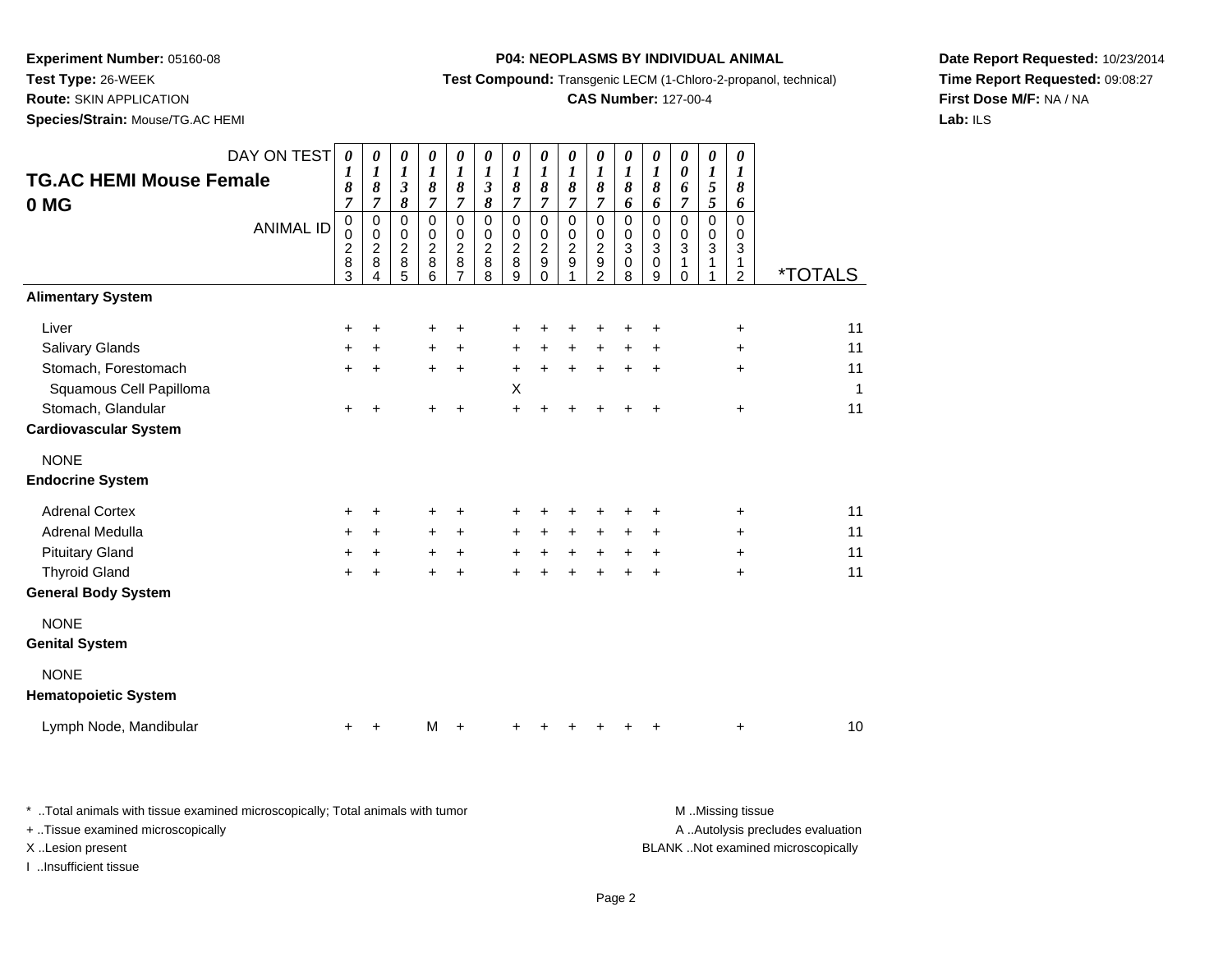**Test Type:** 26-WEEK

**Route:** SKIN APPLICATION

**Species/Strain:** Mouse/TG.AC HEMI

#### **P04: NEOPLASMS BY INDIVIDUAL ANIMAL**

**Test Compound:** Transgenic LECM (1-Chloro-2-propanol, technical)

### **CAS Number:** 127-00-4

**Date Report Requested:** 10/23/2014**Time Report Requested:** 09:08:27**First Dose M/F:** NA / NA**Lab:** ILS

| DAY ON TEST<br><b>TG.AC HEMI Mouse Female</b><br>0 MG<br><b>ANIMAL ID</b> | 0<br>1<br>8<br>$\boldsymbol{7}$<br>$\mathbf 0$<br>0<br>2<br>8 | 0<br>1<br>8<br>7<br>0<br>$\mathbf 0$<br>$\overline{c}$<br>8 | 0<br>1<br>3<br>$\pmb{8}$<br>0<br>0<br>2<br>8 | 0<br>$\boldsymbol{l}$<br>$\pmb{8}$<br>$\overline{7}$<br>0<br>0<br>$\overline{\mathbf{c}}$<br>8 | $\theta$<br>1<br>8<br>7<br>0<br>0<br>$\overline{\mathbf{c}}$<br>8 | 0<br>1<br>$\mathfrak{z}$<br>8<br>$\mathbf 0$<br>0<br>$\overline{c}$<br>8 | $\theta$<br>1<br>8<br>7<br>0<br>0<br>2<br>8 | 0<br>$\boldsymbol{l}$<br>$\pmb{8}$<br>$\overline{7}$<br>0<br>0<br>2<br>9 | 0<br>1<br>8<br>7<br>0<br>0<br>2<br>9 | 0<br>1<br>$\pmb{8}$<br>$\overline{7}$<br>0<br>0<br>$\overline{\mathbf{c}}$<br>$\boldsymbol{9}$ | 0<br>1<br>8<br>6<br>0<br>0<br>3<br>0 | 0<br>1<br>$\pmb{8}$<br>6<br>0<br>0<br>3<br>0 | 0<br>0<br>6<br>7<br>0<br>0<br>3 | 0<br>1<br>5<br>5<br>$\mathbf 0$<br>0<br>3 | 0<br>1<br>8<br>6<br>0<br>0<br>3<br>1 |                       |
|---------------------------------------------------------------------------|---------------------------------------------------------------|-------------------------------------------------------------|----------------------------------------------|------------------------------------------------------------------------------------------------|-------------------------------------------------------------------|--------------------------------------------------------------------------|---------------------------------------------|--------------------------------------------------------------------------|--------------------------------------|------------------------------------------------------------------------------------------------|--------------------------------------|----------------------------------------------|---------------------------------|-------------------------------------------|--------------------------------------|-----------------------|
|                                                                           | 3                                                             | 4                                                           | 5                                            | 6                                                                                              | 7                                                                 | 8                                                                        | 9                                           | 0                                                                        |                                      | 2                                                                                              | 8                                    | 9                                            | 0                               |                                           | 2                                    | <i><b>*TOTALS</b></i> |
| Spleen                                                                    | $\ddot{}$                                                     | $\ddot{}$                                                   |                                              | $\ddot{}$<br>$\ddot{}$                                                                         | $\ddot{}$<br>M                                                    |                                                                          | $\ddot{}$                                   | $\ddot{}$                                                                | $\ddot{}$                            | Ŧ.                                                                                             | $\ddot{}$                            | $\ddot{}$                                    |                                 |                                           | $\ddot{}$                            | 11<br>10              |
| Thymus<br><b>Integumentary System</b>                                     | $\pm$                                                         | +                                                           |                                              |                                                                                                |                                                                   |                                                                          | $\ddot{}$                                   |                                                                          |                                      |                                                                                                |                                      |                                              |                                 |                                           | +                                    |                       |
|                                                                           |                                                               |                                                             |                                              |                                                                                                |                                                                   |                                                                          |                                             |                                                                          |                                      |                                                                                                |                                      |                                              |                                 |                                           |                                      |                       |
| Mammary Gland                                                             | +                                                             |                                                             |                                              |                                                                                                |                                                                   |                                                                          |                                             |                                                                          | М                                    |                                                                                                | M                                    | M                                            |                                 |                                           | +                                    | 8                     |
| Skin                                                                      | +                                                             | +                                                           |                                              |                                                                                                |                                                                   |                                                                          |                                             |                                                                          |                                      |                                                                                                |                                      | +                                            |                                 |                                           | $\ddot{}$                            | 11                    |
| SOA, Squamous Cell Papilloma<br><b>Musculoskeletal System</b>             |                                                               |                                                             |                                              |                                                                                                |                                                                   |                                                                          |                                             |                                                                          |                                      | X                                                                                              |                                      | Χ                                            |                                 |                                           |                                      | $\overline{c}$        |
| <b>NONE</b>                                                               |                                                               |                                                             |                                              |                                                                                                |                                                                   |                                                                          |                                             |                                                                          |                                      |                                                                                                |                                      |                                              |                                 |                                           |                                      |                       |
| <b>Nervous System</b>                                                     |                                                               |                                                             |                                              |                                                                                                |                                                                   |                                                                          |                                             |                                                                          |                                      |                                                                                                |                                      |                                              |                                 |                                           |                                      |                       |
| <b>NONE</b>                                                               |                                                               |                                                             |                                              |                                                                                                |                                                                   |                                                                          |                                             |                                                                          |                                      |                                                                                                |                                      |                                              |                                 |                                           |                                      |                       |
| <b>Respiratory System</b>                                                 |                                                               |                                                             |                                              |                                                                                                |                                                                   |                                                                          |                                             |                                                                          |                                      |                                                                                                |                                      |                                              |                                 |                                           |                                      |                       |
| Lung                                                                      |                                                               |                                                             |                                              |                                                                                                |                                                                   |                                                                          |                                             |                                                                          |                                      |                                                                                                |                                      |                                              |                                 |                                           | $\ddot{}$                            | 11                    |
| <b>Special Senses System</b>                                              |                                                               |                                                             |                                              |                                                                                                |                                                                   |                                                                          |                                             |                                                                          |                                      |                                                                                                |                                      |                                              |                                 |                                           |                                      |                       |
| <b>NONE</b><br><b>Urinary System</b>                                      |                                                               |                                                             |                                              |                                                                                                |                                                                   |                                                                          |                                             |                                                                          |                                      |                                                                                                |                                      |                                              |                                 |                                           |                                      |                       |
|                                                                           |                                                               |                                                             |                                              |                                                                                                |                                                                   |                                                                          |                                             |                                                                          |                                      |                                                                                                |                                      |                                              |                                 |                                           |                                      |                       |
| Kidney<br><b>SYSTEMIC LESIONS</b>                                         |                                                               |                                                             |                                              |                                                                                                |                                                                   |                                                                          |                                             |                                                                          |                                      |                                                                                                |                                      |                                              |                                 |                                           | $\ddot{}$                            | 11                    |
| Multiple Organ                                                            |                                                               |                                                             |                                              |                                                                                                |                                                                   |                                                                          |                                             |                                                                          |                                      |                                                                                                |                                      |                                              |                                 |                                           | +                                    | 11                    |

\* ..Total animals with tissue examined microscopically; Total animals with tumor **M** . Missing tissue M ..Missing tissue A ..Autolysis precludes evaluation + ..Tissue examined microscopically X ..Lesion present BLANK ..Not examined microscopicallyI ..Insufficient tissue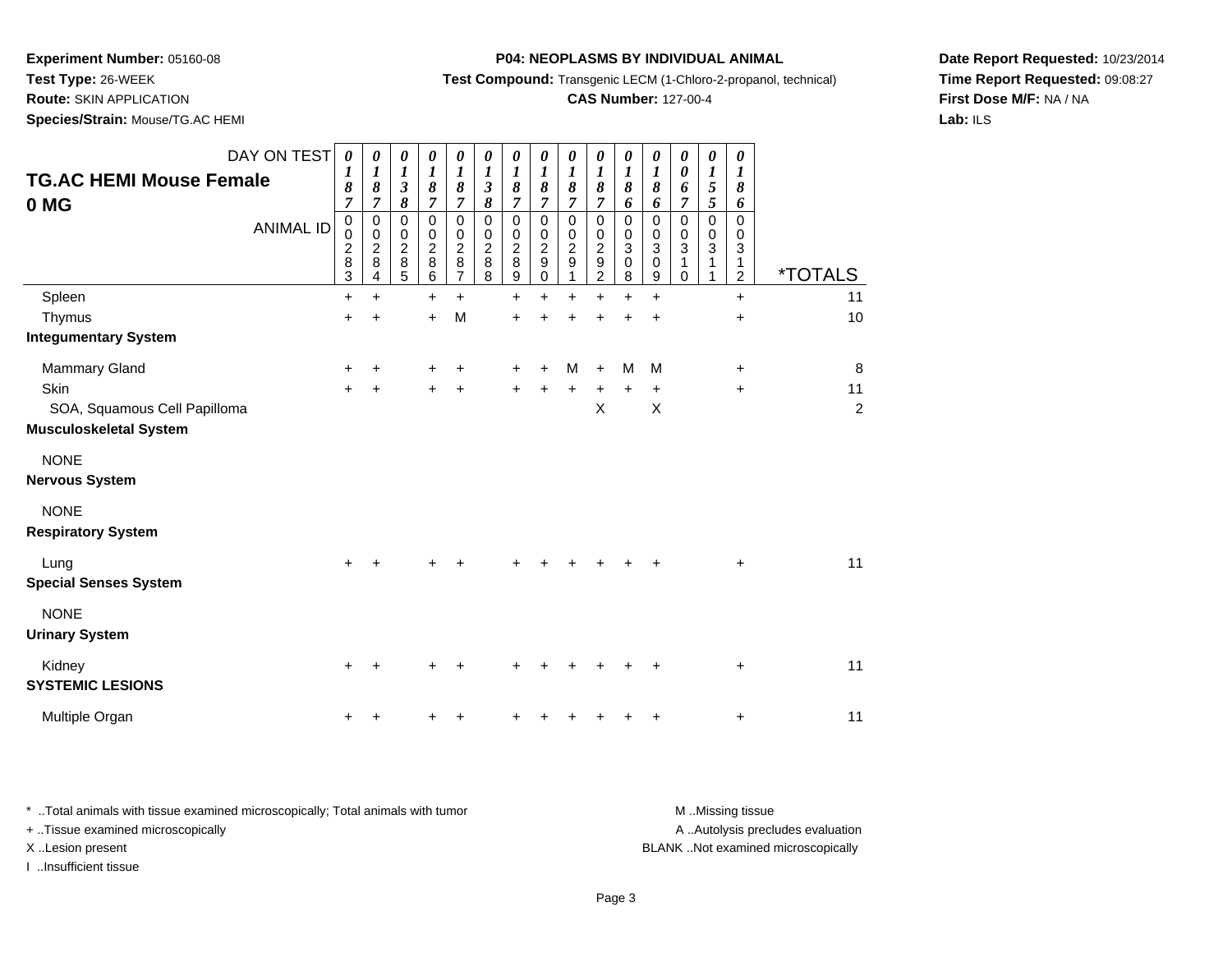| Experiment Number: 05160-08      |
|----------------------------------|
| <b>Test Type: 26-WEEK</b>        |
| <b>Route: SKIN APPLICATION</b>   |
| Species/Strain: Mouse/TG.AC HEMI |

 **Test Compound:** Transgenic LECM (1-Chloro-2-propanol, technical)**CAS Number:** 127-00-4

**Date Report Requested:** 10/23/2014**Time Report Requested:** 09:08:27**First Dose M/F:** NA / NA**Lab:** ILS

DAY ON TEST

# **TG.AC HEMI Mouse Female1.25 UG TPA**

ANIMAL ID

\*TOTALS

**Alimentary System**

NONE

**Cardiovascular System**

NONE

**Endocrine System**

NONE

**General Body System**

NONE

**Genital System**

NONE

**Hematopoietic System**

NONE

**Integumentary System**

NONE

**Musculoskeletal System**

NONE

**Nervous System**

NONE

\* ..Total animals with tissue examined microscopically; Total animals with tumor **M** ..Missing tissue M ..Missing tissue

+ ..Tissue examined microscopically

I ..Insufficient tissue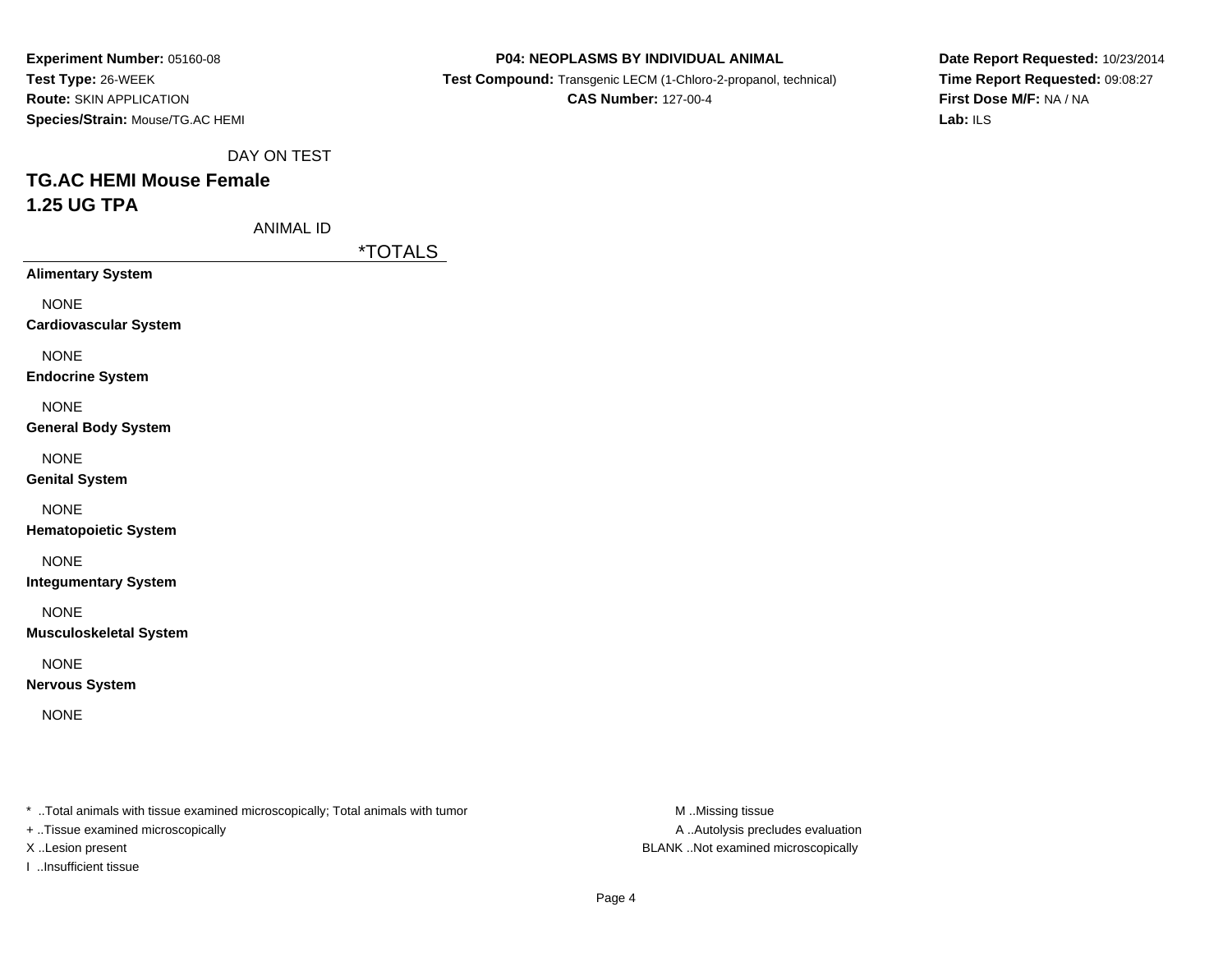| Experiment Number: 05160-08      |
|----------------------------------|
| <b>Test Type: 26-WEEK</b>        |
| <b>Route: SKIN APPLICATION</b>   |
| Species/Strain: Mouse/TG.AC HEMI |

**Test Compound:** Transgenic LECM (1-Chloro-2-propanol, technical)

**CAS Number:** 127-00-4

**Date Report Requested:** 10/23/2014**Time Report Requested:** 09:08:27**First Dose M/F:** NA / NA**Lab:** ILS

DAY ON TEST

# **TG.AC HEMI Mouse Female1.25 UG TPA**

ANIMAL ID

\*TOTALS

**Respiratory System**

NONE

**Special Senses System**

NONE

**Urinary System**

NONE

#### **SYSTEMIC LESIONS**

Multiple Organ

 $\mathbf n$  0

\* ..Total animals with tissue examined microscopically; Total animals with tumor **M** ...Missing tissue M ...Missing tissue

+ ..Tissue examined microscopically

I ..Insufficient tissue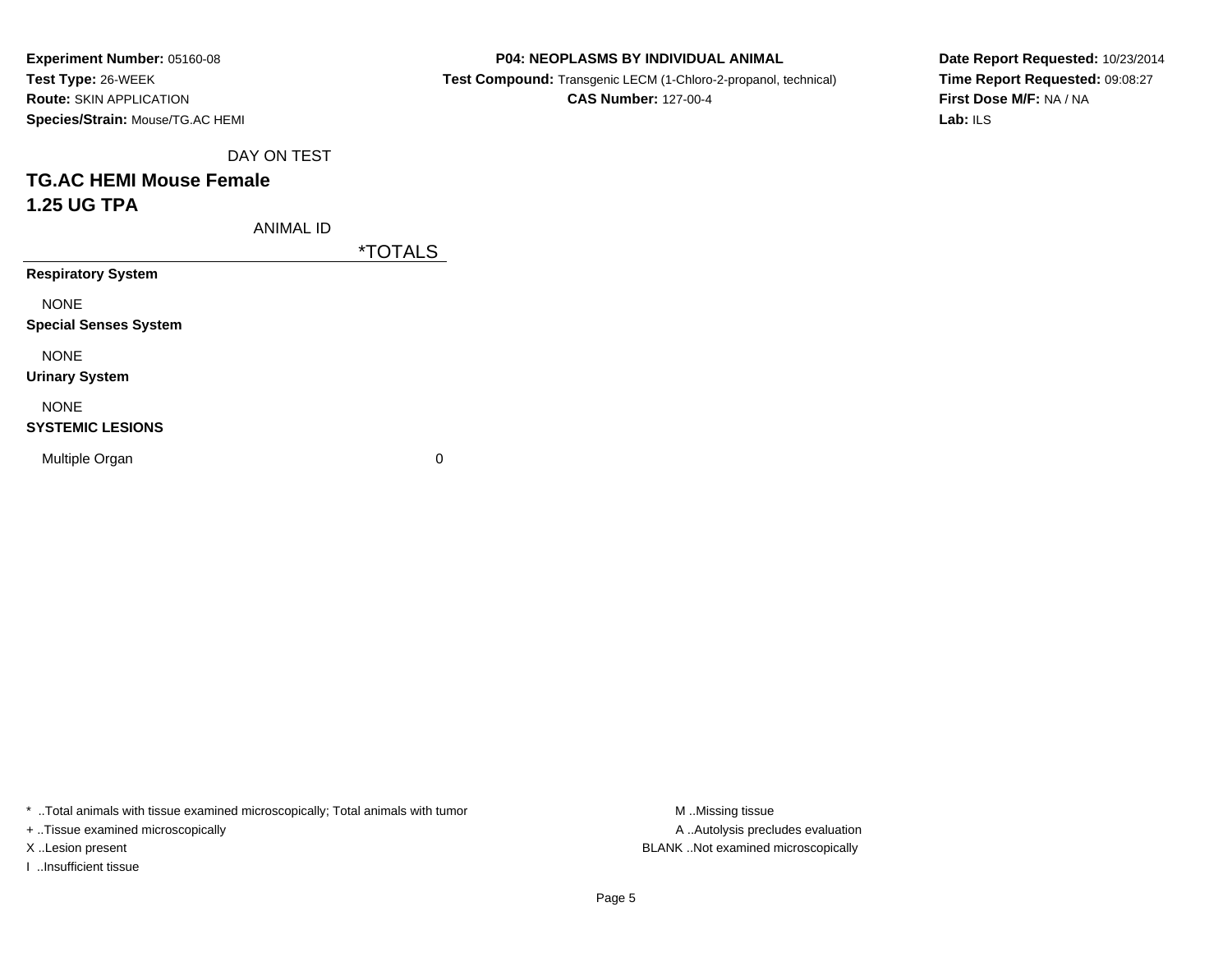| Experiment Number: 05160-08      |
|----------------------------------|
| <b>Test Type: 26-WEEK</b>        |
| <b>Route: SKIN APPLICATION</b>   |
| Species/Strain: Mouse/TG.AC HEMI |

 **Test Compound:** Transgenic LECM (1-Chloro-2-propanol, technical)**CAS Number:** 127-00-4

**Date Report Requested:** 10/23/2014**Time Report Requested:** 09:08:27**First Dose M/F:** NA / NA**Lab:** ILS

DAY ON TEST

## **TG.AC HEMI Mouse Female1.2 MG**

ANIMAL ID

\*TOTALS

**Alimentary System**

NONE

**Cardiovascular System**

NONE

**Endocrine System**

NONE

**General Body System**

NONE

**Genital System**

NONE

**Hematopoietic System**

NONE

**Integumentary System**

NONE

**Musculoskeletal System**

NONE

**Nervous System**

NONE

\* ..Total animals with tissue examined microscopically; Total animals with tumor **M** ..Missing tissue M ..Missing tissue

+ ..Tissue examined microscopically

I ..Insufficient tissue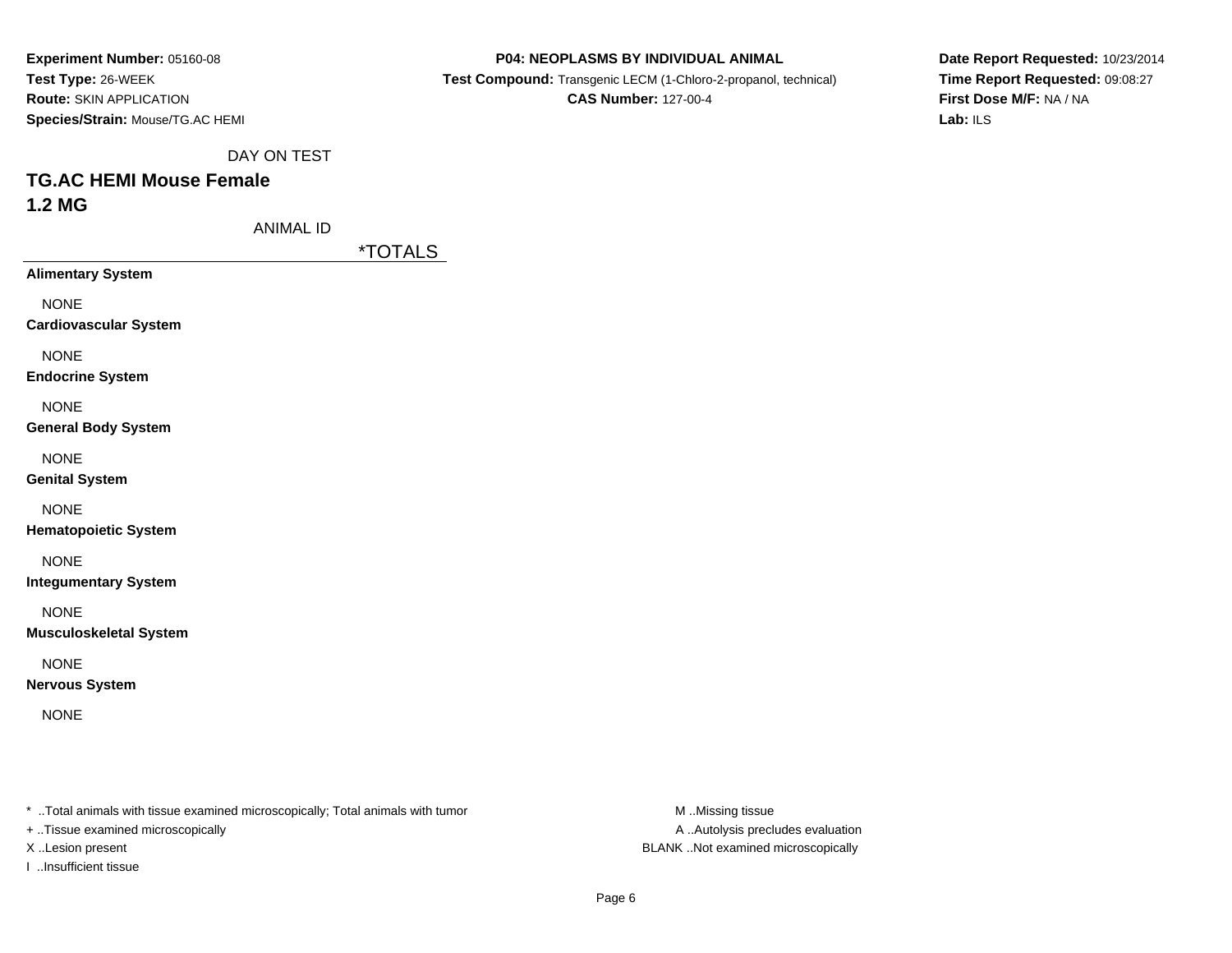| Experiment Number: 05160-08      |
|----------------------------------|
| Test Type: 26-WEEK               |
| <b>Route: SKIN APPLICATION</b>   |
| Species/Strain: Mouse/TG.AC HEMI |

**Test Compound:** Transgenic LECM (1-Chloro-2-propanol, technical)

**CAS Number:** 127-00-4

**Date Report Requested:** 10/23/2014**Time Report Requested:** 09:08:27**First Dose M/F:** NA / NA**Lab:** ILS

DAY ON TEST

## **TG.AC HEMI Mouse Female1.2 MG**

ANIMAL ID

\*TOTALS

**Respiratory System**

NONE

**Special Senses System**

NONE

**Urinary System**

NONE

#### **SYSTEMIC LESIONS**

Multiple Organ

 $\mathbf n$  0

\* ..Total animals with tissue examined microscopically; Total animals with tumor **M** ...Missing tissue M ...Missing tissue

+ ..Tissue examined microscopically

I ..Insufficient tissue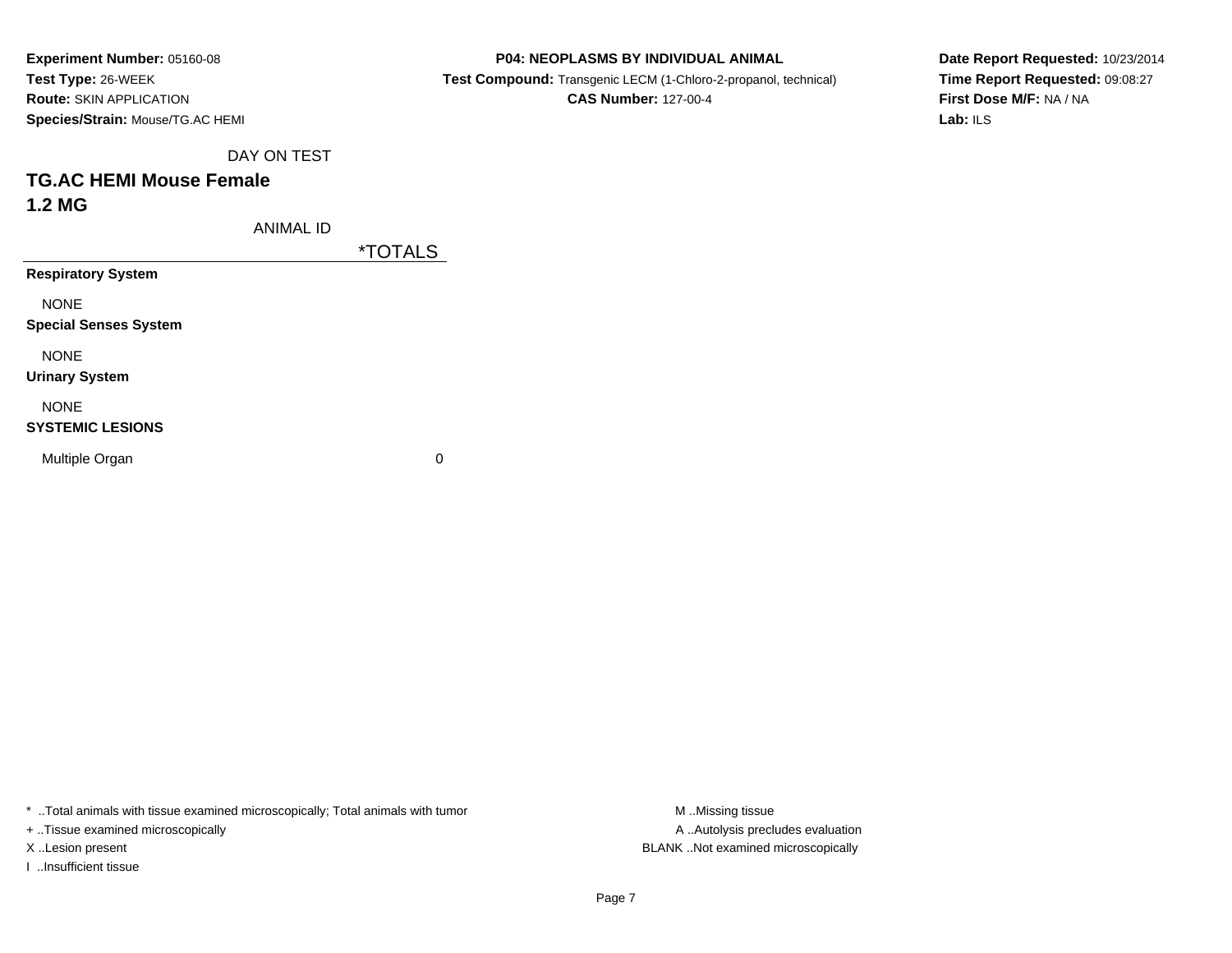| Experiment Number: 05160-08      |
|----------------------------------|
| Test Type: 26-WEEK               |
| <b>Route: SKIN APPLICATION</b>   |
| Species/Strain: Mouse/TG.AC HEMI |

 **Test Compound:** Transgenic LECM (1-Chloro-2-propanol, technical)**CAS Number:** 127-00-4

**Date Report Requested:** 10/23/2014**Time Report Requested:** 09:08:27**First Dose M/F:** NA / NA**Lab:** ILS

DAY ON TEST

## **TG.AC HEMI Mouse Female6.0 MG**

ANIMAL ID

\*TOTALS

**Alimentary System**

NONE

**Cardiovascular System**

NONE

**Endocrine System**

NONE

**General Body System**

NONE

**Genital System**

NONE

**Hematopoietic System**

NONE

**Integumentary System**

NONE

**Musculoskeletal System**

NONE

**Nervous System**

NONE

\* ..Total animals with tissue examined microscopically; Total animals with tumor **M** ..Missing tissue M ..Missing tissue

+ ..Tissue examined microscopically

I ..Insufficient tissue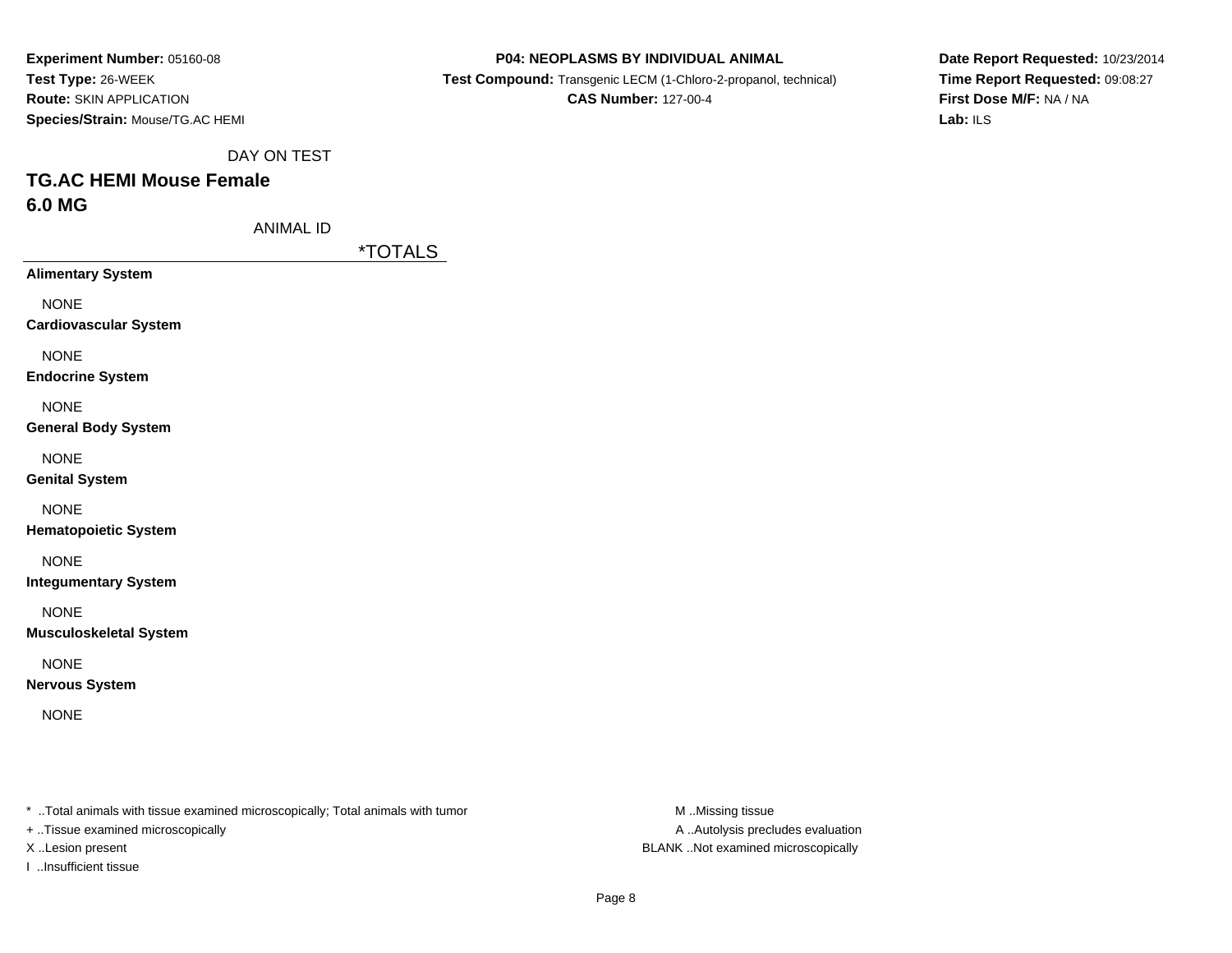| Experiment Number: 05160-08      |
|----------------------------------|
| Test Type: 26-WEEK               |
| <b>Route: SKIN APPLICATION</b>   |
| Species/Strain: Mouse/TG.AC HEMI |

 **Test Compound:** Transgenic LECM (1-Chloro-2-propanol, technical)**CAS Number:** 127-00-4

**Date Report Requested:** 10/23/2014**Time Report Requested:** 09:08:27**First Dose M/F:** NA / NA**Lab:** ILS

DAY ON TEST

## **TG.AC HEMI Mouse Female6.0 MG**

ANIMAL ID

\*TOTALS

**Respiratory System**

NONE

**Special Senses System**

NONE

**Urinary System**

NONE

#### **SYSTEMIC LESIONS**

Multiple Organ

 $\mathbf n$  0

\* ..Total animals with tissue examined microscopically; Total animals with tumor **M** ...Missing tissue M ...Missing tissue

+ ..Tissue examined microscopically

I ..Insufficient tissue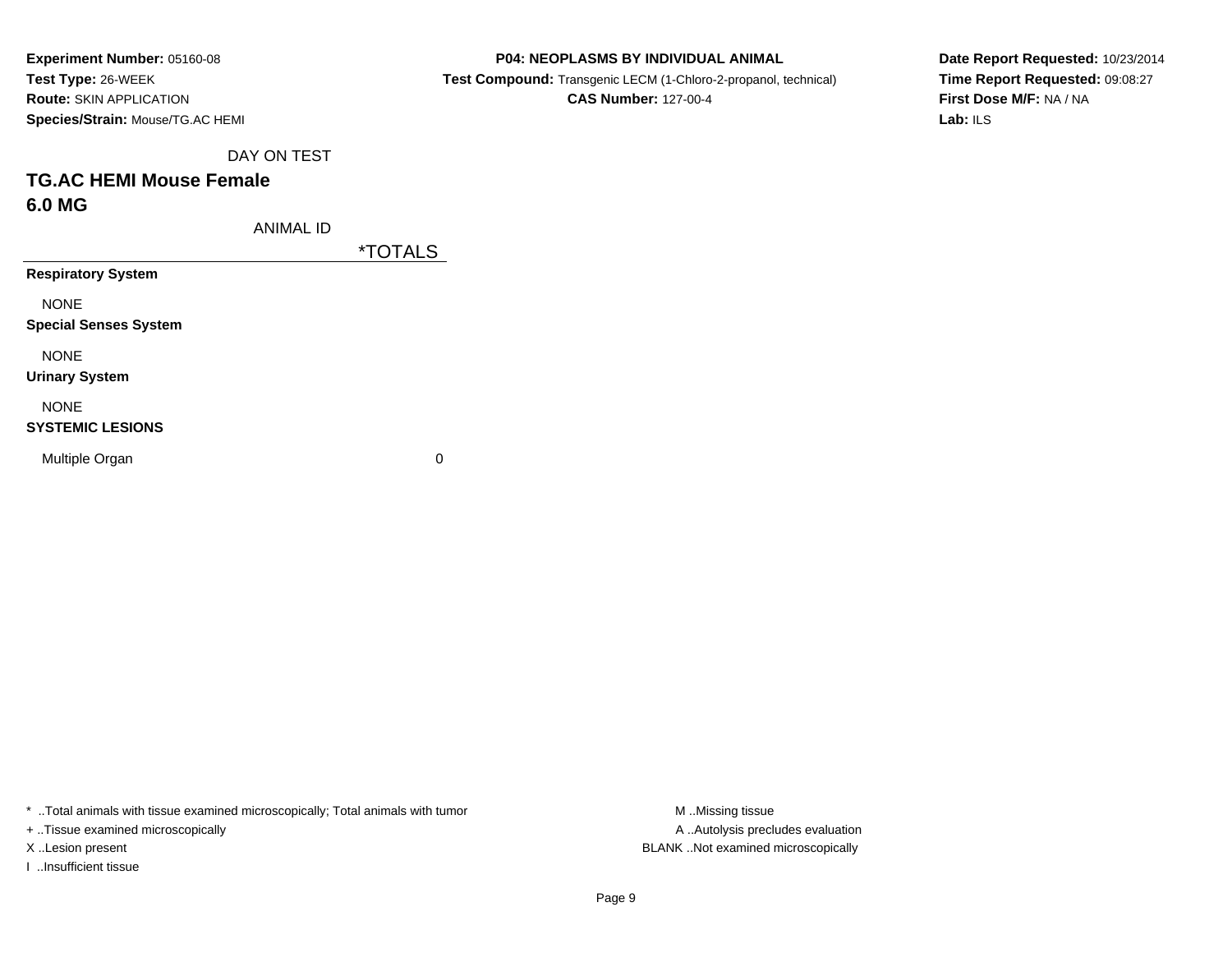**Test Type:** 26-WEEK

**Route:** SKIN APPLICATION

**Species/Strain:** Mouse/TG.AC HEMI

#### **P04: NEOPLASMS BY INDIVIDUAL ANIMAL**

**Test Compound:** Transgenic LECM (1-Chloro-2-propanol, technical)

### **CAS Number:** 127-00-4

**Date Report Requested:** 10/23/2014**Time Report Requested:** 09:08:27**First Dose M/F:** NA / NA**Lab:** ILS

|                                | DAY ON TEST      | $\boldsymbol{\theta}$ | $\boldsymbol{\theta}$              | $\boldsymbol{\theta}$      | $\boldsymbol{\theta}$            | 0              | 0                         | 0              | $\pmb{\theta}$        | 0                | 0                                | 0                                    | $\boldsymbol{\theta}$                    | 0              | 0                       | 0                     | 0                            | $\boldsymbol{\theta}$        | 0                     | $\pmb{\theta}$                | 0              |                       |
|--------------------------------|------------------|-----------------------|------------------------------------|----------------------------|----------------------------------|----------------|---------------------------|----------------|-----------------------|------------------|----------------------------------|--------------------------------------|------------------------------------------|----------------|-------------------------|-----------------------|------------------------------|------------------------------|-----------------------|-------------------------------|----------------|-----------------------|
| <b>TG.AC HEMI Mouse Female</b> |                  | 1<br>8                | $\boldsymbol{l}$<br>$\pmb{8}$      | $\bm{l}$<br>$\mathfrak{z}$ | $\boldsymbol{l}$<br>$\pmb{8}$    | 1<br>8         | 1<br>$\boldsymbol{\beta}$ | 1<br>$\pmb{8}$ | $\boldsymbol{l}$<br>8 | 1<br>8           | $\boldsymbol{l}$<br>8            | $\boldsymbol{l}$<br>$\boldsymbol{2}$ | $\boldsymbol{l}$<br>$\boldsymbol{\beta}$ | 1<br>8         | $\boldsymbol{l}$<br>8   | $\boldsymbol{l}$<br>8 | $\boldsymbol{l}$<br>8        | $\boldsymbol{l}$<br>8        | $\boldsymbol{l}$<br>8 | $\boldsymbol{l}$<br>$\pmb{8}$ | 1<br>$\pmb{8}$ |                       |
| <b>12.0 MG</b>                 |                  | 6                     | 6                                  | 8                          | 6                                | 6              | 8                         | 6              | 6                     | 6                | 6                                | 6                                    | 8                                        | 6              | 6                       | 6                     | 6                            | 6                            | 6                     | 6                             | 6              |                       |
|                                | <b>ANIMAL ID</b> | 0<br>$\pmb{0}$        | $\mathbf 0$<br>$\ddot{\mathbf{0}}$ | $\mathsf 0$<br>$\pmb{0}$   | $\mathbf 0$<br>0                 | 0<br>$\pmb{0}$ | $\pmb{0}$<br>0            | 0<br>$\pmb{0}$ | 0<br>0                | $\mathbf 0$<br>0 | 0<br>$\mathbf 0$                 | 0<br>0                               | $\pmb{0}$<br>$\pmb{0}$                   | 0<br>0         | 0<br>0                  | $\mathbf 0$<br>0      | 0<br>0                       | $\mathbf 0$<br>0             | 0<br>$\mathbf 0$      | 0<br>$\pmb{0}$                | 0<br>0         |                       |
|                                |                  | $\boldsymbol{2}$      | $\sqrt{2}$                         |                            | $\overline{c}$                   | $\mathbf 2$    | $\boldsymbol{2}$          | $\mathbf 2$    | $\overline{c}$        | $\overline{c}$   | $\overline{2}$                   |                                      | $\sqrt{2}$                               | $\overline{c}$ | $\overline{\mathbf{c}}$ | $\overline{c}$        | 3                            | $\mathbf{3}$                 | $\mathbf{3}$          | $\ensuremath{\mathsf{3}}$     | $\sqrt{3}$     |                       |
|                                |                  | $\mathbf{1}$<br>8     | $\mathbf 1$<br>9                   | $\frac{2}{2}$<br>0         | $\overline{c}$<br>$\overline{1}$ | $\frac{2}{2}$  | $\frac{2}{3}$             | $\frac{2}{4}$  | $\frac{2}{5}$         | $\frac{2}{6}$    | $\overline{c}$<br>$\overline{7}$ | $\frac{2}{5}$                        | $\sqrt{5}$<br>9                          | 6<br>$\Omega$  | 6                       | $\,6\,$<br>2          | $\overline{\mathbf{c}}$<br>3 | $\overline{\mathbf{c}}$<br>4 | $\frac{2}{5}$         | $\frac{2}{6}$                 | $\frac{2}{7}$  | <i><b>*TOTALS</b></i> |
| <b>Alimentary System</b>       |                  |                       |                                    |                            |                                  |                |                           |                |                       |                  |                                  |                                      |                                          |                |                         |                       |                              |                              |                       |                               |                |                       |
| Liver                          |                  | +                     | +                                  |                            |                                  |                |                           |                |                       |                  | ÷                                |                                      |                                          |                |                         |                       |                              |                              |                       |                               | +              | 16                    |
| <b>Salivary Glands</b>         |                  | +                     | $\ddot{}$                          |                            | $\ddot{}$                        | $\ddot{}$      |                           | $\pm$          |                       | ÷.               | $\ddot{}$                        |                                      |                                          |                |                         |                       |                              |                              |                       |                               | +              | 16                    |
| Stomach, Forestomach           |                  | $\pm$                 | $\ddot{}$                          |                            | $\ddot{}$                        | $\ddot{}$      |                           | $\pm$          | $\ddot{}$             | $\pm$            | $\ddot{}$                        |                                      |                                          |                |                         |                       |                              |                              |                       |                               | +              | 16                    |
| Squamous Cell Papilloma        |                  |                       |                                    |                            | X                                |                |                           |                | Χ                     |                  |                                  |                                      |                                          |                |                         |                       |                              |                              | Χ                     |                               | X              | 4                     |
| Stomach, Glandular             |                  | $+$                   | $\ddot{}$                          |                            | $\ddot{}$                        | $\ddot{}$      |                           | $\ddot{}$      |                       |                  | $\div$                           |                                      |                                          |                |                         |                       |                              |                              | $+$                   | $\ddot{}$                     | $+$            | 16                    |
| Tongue                         |                  |                       |                                    |                            |                                  |                |                           |                |                       |                  |                                  |                                      |                                          |                |                         | $\ddot{}$             |                              |                              |                       | $\ddot{}$                     |                | $\overline{2}$        |
| Squamous Cell Papilloma        |                  |                       |                                    |                            |                                  |                |                           |                |                       |                  |                                  |                                      |                                          |                |                         | X                     |                              |                              |                       | X                             |                | $\overline{c}$        |
| <b>Cardiovascular System</b>   |                  |                       |                                    |                            |                                  |                |                           |                |                       |                  |                                  |                                      |                                          |                |                         |                       |                              |                              |                       |                               |                |                       |
| <b>NONE</b>                    |                  |                       |                                    |                            |                                  |                |                           |                |                       |                  |                                  |                                      |                                          |                |                         |                       |                              |                              |                       |                               |                |                       |
| <b>Endocrine System</b>        |                  |                       |                                    |                            |                                  |                |                           |                |                       |                  |                                  |                                      |                                          |                |                         |                       |                              |                              |                       |                               |                |                       |
| <b>Adrenal Cortex</b>          |                  | $\ddot{}$             | +                                  |                            |                                  |                |                           |                |                       |                  | ÷                                |                                      |                                          |                |                         |                       |                              |                              |                       |                               | ٠              | 16                    |
| Adrenal Medulla                |                  | $\ddot{}$             | +                                  |                            | $\ddot{}$                        | +              |                           | ٠              |                       |                  | $\pm$                            |                                      |                                          |                |                         |                       |                              |                              |                       |                               | ÷              | 16                    |
| <b>Pituitary Gland</b>         |                  | +                     | +                                  |                            | +                                | +              |                           |                |                       |                  | $\ddot{}$                        |                                      |                                          |                |                         |                       |                              |                              |                       |                               | +              | 16                    |
| <b>Thyroid Gland</b>           |                  | $\pm$                 | $\ddot{}$                          |                            |                                  | $\ddot{}$      |                           | +              |                       |                  | $\ddot{}$                        |                                      |                                          |                |                         |                       |                              |                              |                       | +                             | +              | 16                    |
| <b>General Body System</b>     |                  |                       |                                    |                            |                                  |                |                           |                |                       |                  |                                  |                                      |                                          |                |                         |                       |                              |                              |                       |                               |                |                       |
| <b>NONE</b>                    |                  |                       |                                    |                            |                                  |                |                           |                |                       |                  |                                  |                                      |                                          |                |                         |                       |                              |                              |                       |                               |                |                       |
| <b>Genital System</b>          |                  |                       |                                    |                            |                                  |                |                           |                |                       |                  |                                  |                                      |                                          |                |                         |                       |                              |                              |                       |                               |                |                       |
| Ovary                          |                  |                       |                                    |                            |                                  |                |                           |                |                       | $\ddot{}$        |                                  |                                      |                                          |                |                         |                       |                              |                              |                       |                               |                | 1                     |
| <b>Uterus</b>                  |                  |                       |                                    |                            |                                  |                |                           |                |                       | $\ddot{}$        |                                  |                                      |                                          |                |                         |                       |                              |                              |                       |                               |                | $\mathbf{1}$          |
|                                |                  |                       |                                    |                            |                                  |                |                           |                |                       |                  |                                  |                                      |                                          |                |                         |                       |                              |                              |                       |                               |                |                       |

\* ..Total animals with tissue examined microscopically; Total animals with tumor **M** . Missing tissue M ..Missing tissue

+ ..Tissue examined microscopically

I ..Insufficient tissue

A ..Autolysis precludes evaluation

X ..Lesion present BLANK ..Not examined microscopically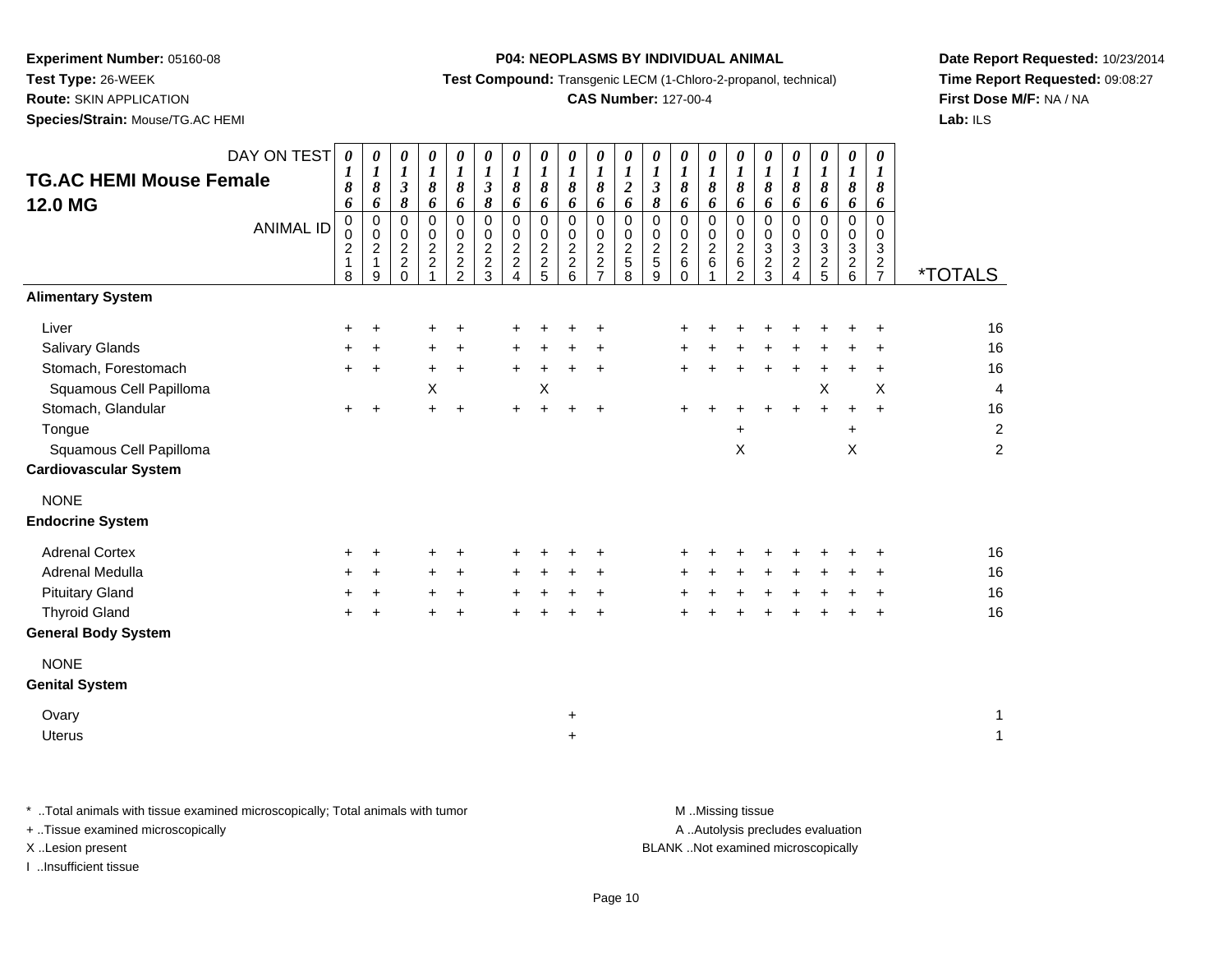**Test Type:** 26-WEEK

**Route:** SKIN APPLICATION

**Species/Strain:** Mouse/TG.AC HEMI

#### **P04: NEOPLASMS BY INDIVIDUAL ANIMAL**

**Test Compound:** Transgenic LECM (1-Chloro-2-propanol, technical)

### **CAS Number:** 127-00-4

**Date Report Requested:** 10/23/2014**Time Report Requested:** 09:08:27**First Dose M/F:** NA / NA**Lab:** ILS

| <b>TG.AC HEMI Mouse Female</b><br>12.0 MG | DAY ON TEST<br><b>ANIMAL ID</b> | $\boldsymbol{\theta}$<br>$\boldsymbol{l}$<br>8<br>6<br>0<br>$\pmb{0}$<br>$\frac{2}{1}$ | 0<br>$\boldsymbol{l}$<br>$\pmb{8}$<br>6<br>$\pmb{0}$<br>$\pmb{0}$<br>$\frac{2}{1}$ | 0<br>$\boldsymbol{l}$<br>$\boldsymbol{\beta}$<br>8<br>$\pmb{0}$<br>0<br>$\frac{2}{2}$ | 0<br>$\boldsymbol{l}$<br>8<br>6<br>0<br>0<br>$\overline{c}$<br>$\overline{c}$ | 0<br>$\boldsymbol{l}$<br>8<br>6<br>$\pmb{0}$<br>0<br>$\overline{c}$<br>$\boldsymbol{2}$ | 0<br>$\boldsymbol{l}$<br>$\boldsymbol{\mathfrak{z}}$<br>8<br>0<br>0<br>$\overline{c}$<br>$\boldsymbol{2}$ | 0<br>$\boldsymbol{l}$<br>8<br>6<br>$\mathbf 0$<br>0<br>$\boldsymbol{2}$<br>$\overline{c}$ | 0<br>$\boldsymbol{l}$<br>8<br>6<br>0<br>0<br>$\overline{c}$<br>$\overline{c}$ | 0<br>$\boldsymbol{l}$<br>8<br>6<br>0<br>0<br>$\overline{c}$<br>$\overline{c}$ | 0<br>$\boldsymbol{l}$<br>8<br>6<br>$\mathbf 0$<br>0<br>$\overline{c}$<br>$\overline{c}$ | 0<br>1<br>$\boldsymbol{2}$<br>6<br>$\Omega$<br>0<br>$\overline{c}$<br>5 | 0<br>$\boldsymbol{l}$<br>$\boldsymbol{\beta}$<br>8<br>$\mathbf 0$<br>0<br>$\overline{c}$<br>5 | 0<br>$\boldsymbol{l}$<br>$\pmb{8}$<br>6<br>0<br>0<br>$\boldsymbol{2}$<br>6 | 0<br>$\boldsymbol{l}$<br>8<br>6<br>$\mathbf 0$<br>0<br>$\boldsymbol{2}$<br>6 | 0<br>$\boldsymbol{l}$<br>8<br>6<br>$\mathbf 0$<br>0<br>$\frac{2}{6}$ | 0<br>$\boldsymbol{l}$<br>8<br>6<br>$\mathbf 0$<br>0<br>3<br>$\overline{c}$ | 0<br>$\boldsymbol{l}$<br>8<br>6<br>0<br>0<br>$\frac{3}{2}$ | 0<br>$\boldsymbol{l}$<br>8<br>6<br>$\mathbf 0$<br>0<br>$\ensuremath{\mathsf{3}}$ | 0<br>$\boldsymbol{l}$<br>8<br>6<br>$\mathbf 0$<br>0<br>3<br>$\overline{c}$ | 0<br>1<br>8<br>6<br>0<br>0<br>3<br>$\overline{c}$ |                       |
|-------------------------------------------|---------------------------------|----------------------------------------------------------------------------------------|------------------------------------------------------------------------------------|---------------------------------------------------------------------------------------|-------------------------------------------------------------------------------|-----------------------------------------------------------------------------------------|-----------------------------------------------------------------------------------------------------------|-------------------------------------------------------------------------------------------|-------------------------------------------------------------------------------|-------------------------------------------------------------------------------|-----------------------------------------------------------------------------------------|-------------------------------------------------------------------------|-----------------------------------------------------------------------------------------------|----------------------------------------------------------------------------|------------------------------------------------------------------------------|----------------------------------------------------------------------|----------------------------------------------------------------------------|------------------------------------------------------------|----------------------------------------------------------------------------------|----------------------------------------------------------------------------|---------------------------------------------------|-----------------------|
|                                           |                                 | 8                                                                                      | $\boldsymbol{9}$                                                                   | $\Omega$                                                                              |                                                                               | $\overline{2}$                                                                          | 3                                                                                                         | 4                                                                                         | 5                                                                             | 6                                                                             | $\overline{7}$                                                                          | 8                                                                       | 9                                                                                             | $\Omega$                                                                   |                                                                              | $\overline{2}$                                                       | 3                                                                          |                                                            | $\frac{2}{5}$                                                                    | 6                                                                          | $\overline{7}$                                    | <i><b>*TOTALS</b></i> |
| <b>Hematopoietic System</b>               |                                 |                                                                                        |                                                                                    |                                                                                       |                                                                               |                                                                                         |                                                                                                           |                                                                                           |                                                                               |                                                                               |                                                                                         |                                                                         |                                                                                               |                                                                            |                                                                              |                                                                      |                                                                            |                                                            |                                                                                  |                                                                            |                                                   |                       |
| Lymph Node, Mandibular                    |                                 | $\pm$                                                                                  | $\ddot{}$                                                                          |                                                                                       | ٠                                                                             |                                                                                         |                                                                                                           |                                                                                           |                                                                               |                                                                               |                                                                                         |                                                                         |                                                                                               | м                                                                          | $\ddot{}$                                                                    |                                                                      |                                                                            |                                                            |                                                                                  |                                                                            |                                                   | 15                    |
| Spleen                                    |                                 | +                                                                                      | $\ddot{}$                                                                          |                                                                                       | +                                                                             |                                                                                         |                                                                                                           |                                                                                           |                                                                               |                                                                               |                                                                                         |                                                                         |                                                                                               | +                                                                          |                                                                              |                                                                      |                                                                            |                                                            |                                                                                  |                                                                            |                                                   | 16                    |
| Thymus                                    |                                 | $\pm$                                                                                  | $\ddot{}$                                                                          |                                                                                       | $\ddot{}$                                                                     | +                                                                                       |                                                                                                           |                                                                                           |                                                                               |                                                                               |                                                                                         |                                                                         |                                                                                               |                                                                            |                                                                              |                                                                      |                                                                            |                                                            |                                                                                  |                                                                            |                                                   | 16                    |
| <b>Integumentary System</b>               |                                 |                                                                                        |                                                                                    |                                                                                       |                                                                               |                                                                                         |                                                                                                           |                                                                                           |                                                                               |                                                                               |                                                                                         |                                                                         |                                                                                               |                                                                            |                                                                              |                                                                      |                                                                            |                                                            |                                                                                  |                                                                            |                                                   |                       |
| Mammary Gland                             |                                 | $+$                                                                                    | $\ddot{}$                                                                          |                                                                                       | ٠                                                                             |                                                                                         |                                                                                                           |                                                                                           |                                                                               |                                                                               |                                                                                         |                                                                         |                                                                                               |                                                                            |                                                                              |                                                                      |                                                                            |                                                            |                                                                                  |                                                                            |                                                   | 16                    |
| Skin                                      |                                 | $+$                                                                                    | $\ddot{}$                                                                          |                                                                                       | $\ddot{}$                                                                     | $\ddot{}$                                                                               |                                                                                                           |                                                                                           | +                                                                             |                                                                               | $\ddot{}$                                                                               |                                                                         |                                                                                               |                                                                            |                                                                              |                                                                      |                                                                            |                                                            |                                                                                  |                                                                            |                                                   | 16                    |
| SOA, Squamous Cell Papilloma              |                                 |                                                                                        |                                                                                    |                                                                                       | X                                                                             |                                                                                         |                                                                                                           |                                                                                           | X                                                                             |                                                                               | X                                                                                       |                                                                         |                                                                                               |                                                                            |                                                                              |                                                                      |                                                                            |                                                            |                                                                                  |                                                                            |                                                   | 3                     |
| Squamous Cell Papilloma                   |                                 |                                                                                        |                                                                                    |                                                                                       |                                                                               |                                                                                         |                                                                                                           |                                                                                           |                                                                               |                                                                               |                                                                                         |                                                                         |                                                                                               |                                                                            |                                                                              |                                                                      | X                                                                          |                                                            |                                                                                  |                                                                            |                                                   | 1                     |
| <b>Musculoskeletal System</b>             |                                 |                                                                                        |                                                                                    |                                                                                       |                                                                               |                                                                                         |                                                                                                           |                                                                                           |                                                                               |                                                                               |                                                                                         |                                                                         |                                                                                               |                                                                            |                                                                              |                                                                      |                                                                            |                                                            |                                                                                  |                                                                            |                                                   |                       |
| <b>NONE</b>                               |                                 |                                                                                        |                                                                                    |                                                                                       |                                                                               |                                                                                         |                                                                                                           |                                                                                           |                                                                               |                                                                               |                                                                                         |                                                                         |                                                                                               |                                                                            |                                                                              |                                                                      |                                                                            |                                                            |                                                                                  |                                                                            |                                                   |                       |
| <b>Nervous System</b>                     |                                 |                                                                                        |                                                                                    |                                                                                       |                                                                               |                                                                                         |                                                                                                           |                                                                                           |                                                                               |                                                                               |                                                                                         |                                                                         |                                                                                               |                                                                            |                                                                              |                                                                      |                                                                            |                                                            |                                                                                  |                                                                            |                                                   |                       |
| <b>NONE</b>                               |                                 |                                                                                        |                                                                                    |                                                                                       |                                                                               |                                                                                         |                                                                                                           |                                                                                           |                                                                               |                                                                               |                                                                                         |                                                                         |                                                                                               |                                                                            |                                                                              |                                                                      |                                                                            |                                                            |                                                                                  |                                                                            |                                                   |                       |
| <b>Respiratory System</b>                 |                                 |                                                                                        |                                                                                    |                                                                                       |                                                                               |                                                                                         |                                                                                                           |                                                                                           |                                                                               |                                                                               |                                                                                         |                                                                         |                                                                                               |                                                                            |                                                                              |                                                                      |                                                                            |                                                            |                                                                                  |                                                                            |                                                   |                       |
| Lung                                      |                                 | $\pm$                                                                                  | ÷                                                                                  |                                                                                       |                                                                               |                                                                                         |                                                                                                           |                                                                                           |                                                                               |                                                                               |                                                                                         |                                                                         |                                                                                               |                                                                            |                                                                              |                                                                      |                                                                            |                                                            |                                                                                  |                                                                            |                                                   | 16                    |
| Alveolar/Bronchiolar Adenoma              |                                 |                                                                                        |                                                                                    |                                                                                       |                                                                               |                                                                                         |                                                                                                           |                                                                                           |                                                                               |                                                                               |                                                                                         |                                                                         |                                                                                               |                                                                            |                                                                              |                                                                      |                                                                            | Χ                                                          |                                                                                  |                                                                            |                                                   | 1                     |
| <b>Special Senses System</b>              |                                 |                                                                                        |                                                                                    |                                                                                       |                                                                               |                                                                                         |                                                                                                           |                                                                                           |                                                                               |                                                                               |                                                                                         |                                                                         |                                                                                               |                                                                            |                                                                              |                                                                      |                                                                            |                                                            |                                                                                  |                                                                            |                                                   |                       |
| <b>NONE</b>                               |                                 |                                                                                        |                                                                                    |                                                                                       |                                                                               |                                                                                         |                                                                                                           |                                                                                           |                                                                               |                                                                               |                                                                                         |                                                                         |                                                                                               |                                                                            |                                                                              |                                                                      |                                                                            |                                                            |                                                                                  |                                                                            |                                                   |                       |

**Urinary System**

\* ..Total animals with tissue examined microscopically; Total animals with tumor **M** . Missing tissue M ..Missing tissue

+ ..Tissue examined microscopically

I ..Insufficient tissue

A ..Autolysis precludes evaluation

X ..Lesion present BLANK ..Not examined microscopically